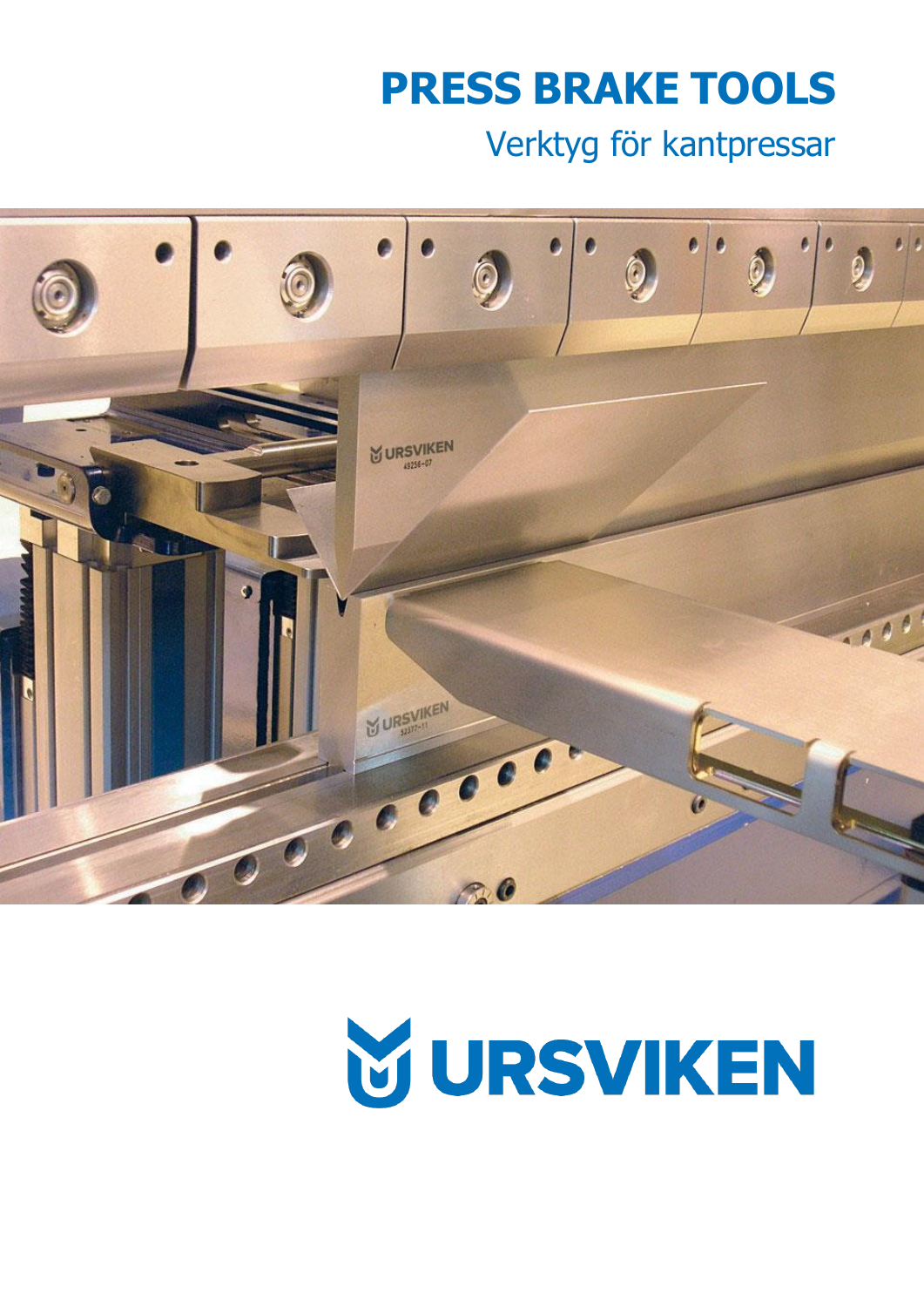## **UPPER TOOLS ÖVERVERKTYG**

OV 31



#### OV 32/33



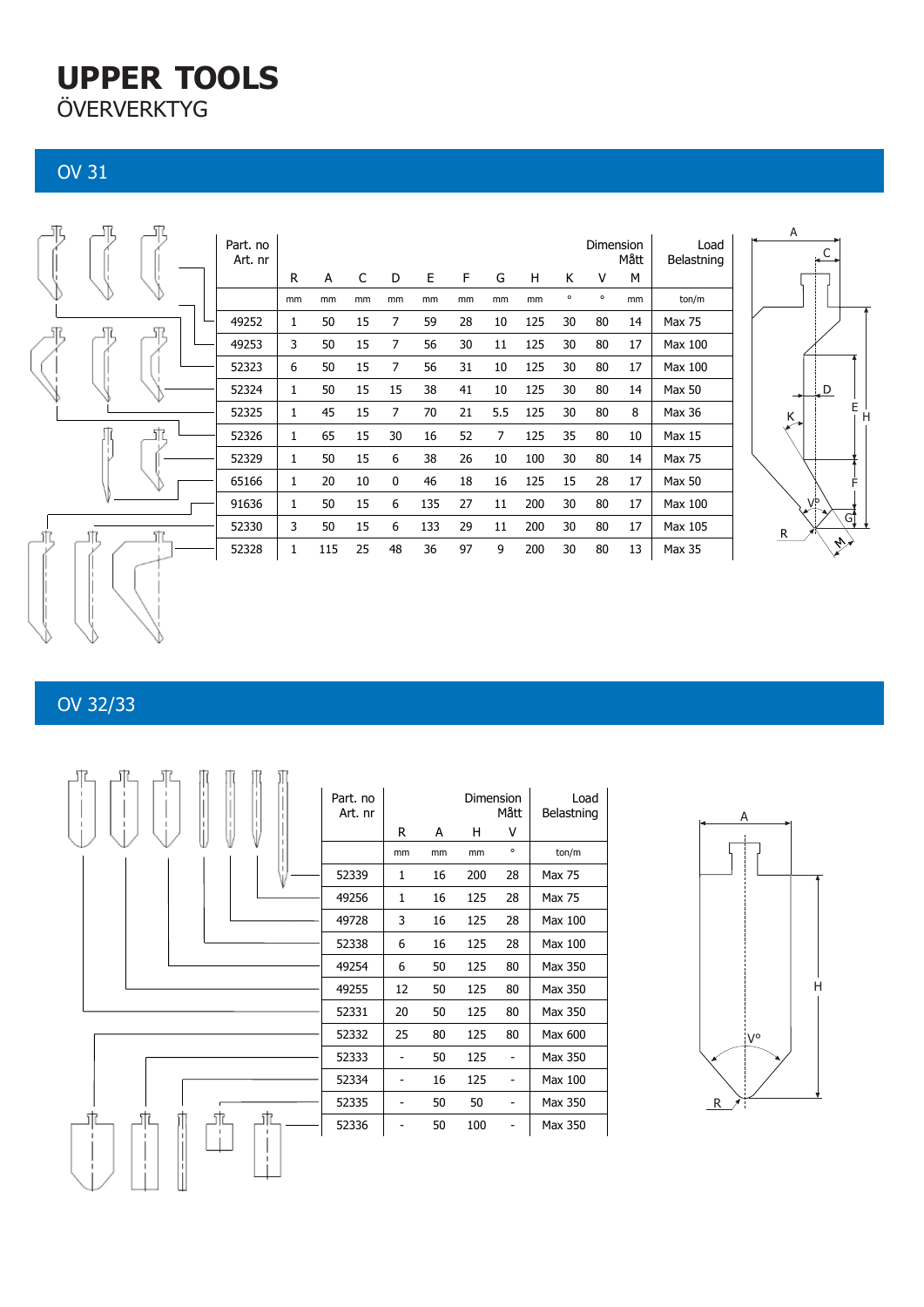# **RADIUS TOOLS**

**VERKTYGSSPETS** 

Max 350 ton/m

## **RADIUS TOOLS VERKTYGSSPETS**

#### Max 200 ton/m

| Part, no<br>Art. nr |    |     | Dimension<br>Mått |
|---------------------|----|-----|-------------------|
|                     | R  | в   | н                 |
|                     | mm | mm  | mm                |
| 65091               | 3  | 45  | 40                |
| 52451               | 6  | 45  | 40                |
| 92493               | 8  | 45  | 40                |
| 92449               | 10 | 45  | 40                |
| 52452               | 12 | 45  | 40                |
| 69291               | 15 | 45  | 40                |
| 92322               | 18 | 45  | 40                |
| 52453               | 20 | 45  | 40                |
| 52454               | 25 | 50  | 40                |
| 52455               | 30 | 60  | 40                |
| 52456               | 35 | 70  | 40                |
| 52457               | 40 | 80  | 40                |
| 52458               | 45 | 90  | 60                |
| 52459               | 50 | 100 | 65                |
| 52460               | 60 | 120 | 90                |
| 52461               | 70 | 140 | 60                |
| 70882               | 74 | 145 | 60                |
| 92496               | 75 | 125 | 50                |
| 92486               | 80 | 125 | 50                |





## **PUNCH HOLDER** VERKTYGSHÅLLARE

#### Max 350 ton/m

| Part. no<br>Art. nr |    |    | Dimension<br>Mått | Load<br>Belastning |
|---------------------|----|----|-------------------|--------------------|
|                     | А  | D  | н                 |                    |
|                     | mm | mm | mm                | ton/m              |
| 52450               | 50 |    | 110               | Max 350            |



| Part. no<br>Art. nr | Type<br>Тур |               |    | Dimension<br>Mått |
|---------------------|-------------|---------------|----|-------------------|
|                     |             | R             | В  | Н                 |
|                     |             | mm            | mm | mm                |
| 66511               | A           | 4             | 45 | 45                |
| 66512               | А           | 5             | 45 | 45                |
| 52341               | А           | 6             | 45 | 45                |
| 55153               | A           | 7.5           | 45 | 45                |
| 53950               | A           | 8             | 45 | 45                |
| 55154               | А           | 10            | 45 | 45                |
| 52342               | А           | 12            | 45 | 45                |
| 55155               | А           | $\frac{1}{2}$ | 45 | 45                |
| 55604               | А           | 15            | 45 | 45                |
| 59266               | А           | 16            | 45 | 45                |
| 66397               | А           | 18            | 45 | 45                |
| 55156               | А           | 19            | 45 | 45                |
| 52343               | A           | 20            | 45 | 45                |
| 69136               | A           | 22            | 45 | 45                |
| 68540               | А           | 25            | 45 | 45                |
| 52344               | в           | 25            |    | 35                |
| 92349               | B           | 1''           |    | 35                |
| 91428               | B           | 26            |    | 35                |
| 69773               | В           | 28            |    | 45                |
| 52345               | В           | 30            |    | 45                |
| 56220               | В           | 32            |    | 45                |
| 52346               | В           | 35            |    | 60                |
| 52347               | В           | 40            |    | 70                |
| 52348               | В           | 45            |    | 80                |
| 52349               | В           | 50            |    | 93                |
| 52350               | В           | 60            |    | 115               |
| 52351               | В           | 70            |    | 135               |





Type B



## **PUNCH HOLDER** VERKTYGSHÅLLARE

#### Max 200 ton/m

| Part, no<br>Art. nr |    |    | Dimension<br>Mått | Load<br>Belastning |
|---------------------|----|----|-------------------|--------------------|
|                     | А  | D  | н                 |                    |
|                     | mm | mm | mm                | ton/m              |
| 52340               | 50 |    | 100               | Max 200            |
| 55926               | 50 |    | 150               | Max 200            |
| 66506               | 50 |    | 125               | Max 100            |

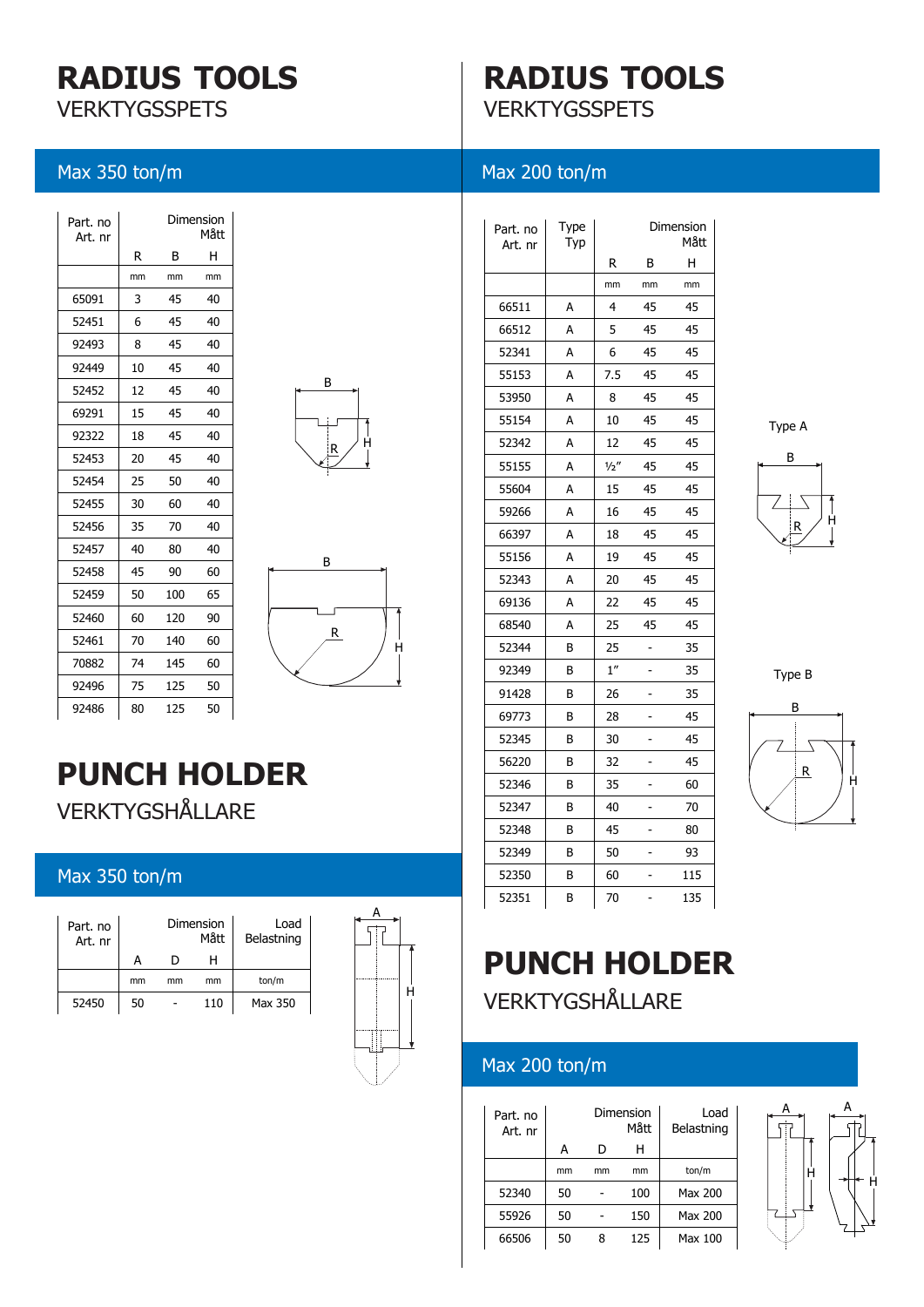## **UPPER TOOLS UMV-R**

ÖVERVERKTYG UMV-R

Radius nose UMV-R

### **HEMMING TOOLS** OMSLAGSVERKTYG

#### L=835 / L=415

| Part, no<br>Art, nr |     |     | Dimension<br>Mått |
|---------------------|-----|-----|-------------------|
|                     | R   | B   | н                 |
|                     | mm  | mm  | mm                |
| 79049               | 28  | 80  | 84                |
| 79050               | 37  | 74  | 70                |
| 76133               | 45  | 90  | 60                |
| 79051               | 46  | 92  | 100               |
| 79052               | 53  | 106 | 100               |
| 76133               | 75  | 135 | 60                |
| 76133               | 85  | 154 | 60                |
| 76133               | 102 | 184 | 80                |
| 76133               | 112 | 202 | 80                |
| 76133               | 120 | 216 | 80                |
| 76133               | 150 | 120 | 60                |
| 76133               | 160 | 290 | 100               |



| Part, no<br>Art. nr |    |    | Dimension | Mått    | Load<br>Belastning |
|---------------------|----|----|-----------|---------|--------------------|
|                     | a  | А  | н         |         |                    |
|                     | mm | mm | mm        | $\circ$ | ton/m              |
| 20.264-SP           | 6  | 60 | 105>90    | 35      | Max 60             |
| 20.303-SP           | 8  | 60 | 110 > 95  | 30      | Max 80             |
| 20.231-SP           | 10 | 60 | 135>120   | 26      | Max 100            |
| 20.305-SP           | 12 | 60 | 140>125   | 26      | Max 100            |



#### Holder UMV 28-UMV-R

| Part. no<br>Art. nr |    |    | Dimension<br>Mått | Load<br>Belastning |
|---------------------|----|----|-------------------|--------------------|
|                     | А  | D  | н                 |                    |
|                     | mm | mm | mm                | ton/m              |
| 79007               | 70 |    | 110               | Max 350            |
| 79053               |    |    | 400               | Max 350            |



#### $L=500$

|                     |      | open<br>ᆂᆂ | m<br>dosed | А       |                    |
|---------------------|------|------------|------------|---------|--------------------|
| $L = 500$           |      |            |            |         |                    |
| Part. no<br>Art. nr |      |            | Dimension  | Mått    | Load<br>Belastning |
|                     | a    | A          | н          | v       |                    |
|                     | mm   | mm         | mm         | $\circ$ | ton/m              |
| 15.902-1-U          |      | 8          | 155        | 24      | Max 80             |
|                     |      |            |            |         |                    |
| 25.992              | 8.2  | 57         | 100        |         | Max 50             |
| 15.904-1-U          |      | 10         | 155        | 24      | Max 80             |
| 25.994              | 10.2 | 57         | 100        |         | Max 50             |
| 15.905-1-U          |      | 12         | 155        | 24      | Max 80             |



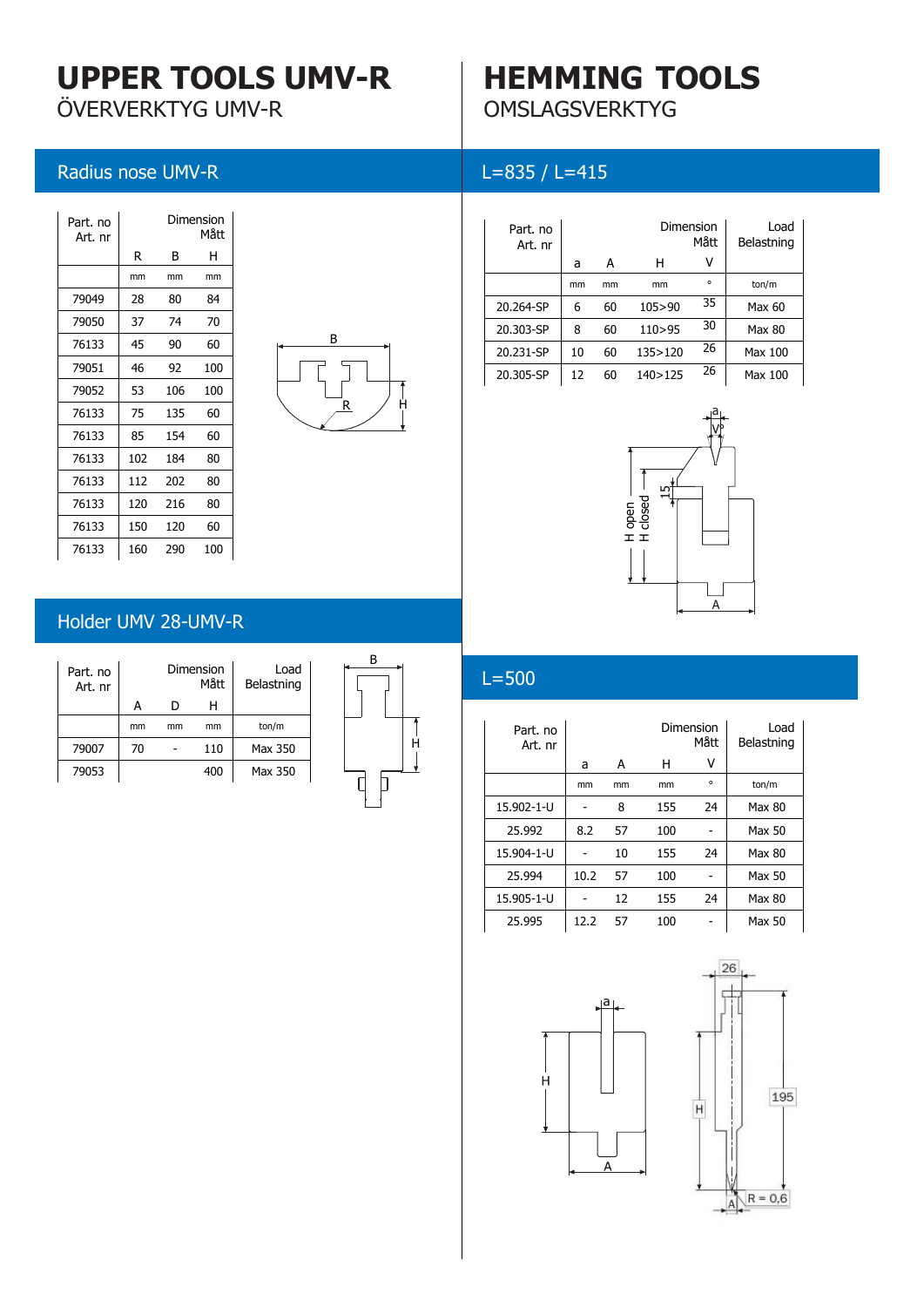## **DIES** UNDERVERKTYG

#### Single V dies



### **MULTI V-DIES** FLERSPÅRSDYNOR

#### Quoted on request



## **VARIABLE DIE TOOL VDT**

#### Quoted on request

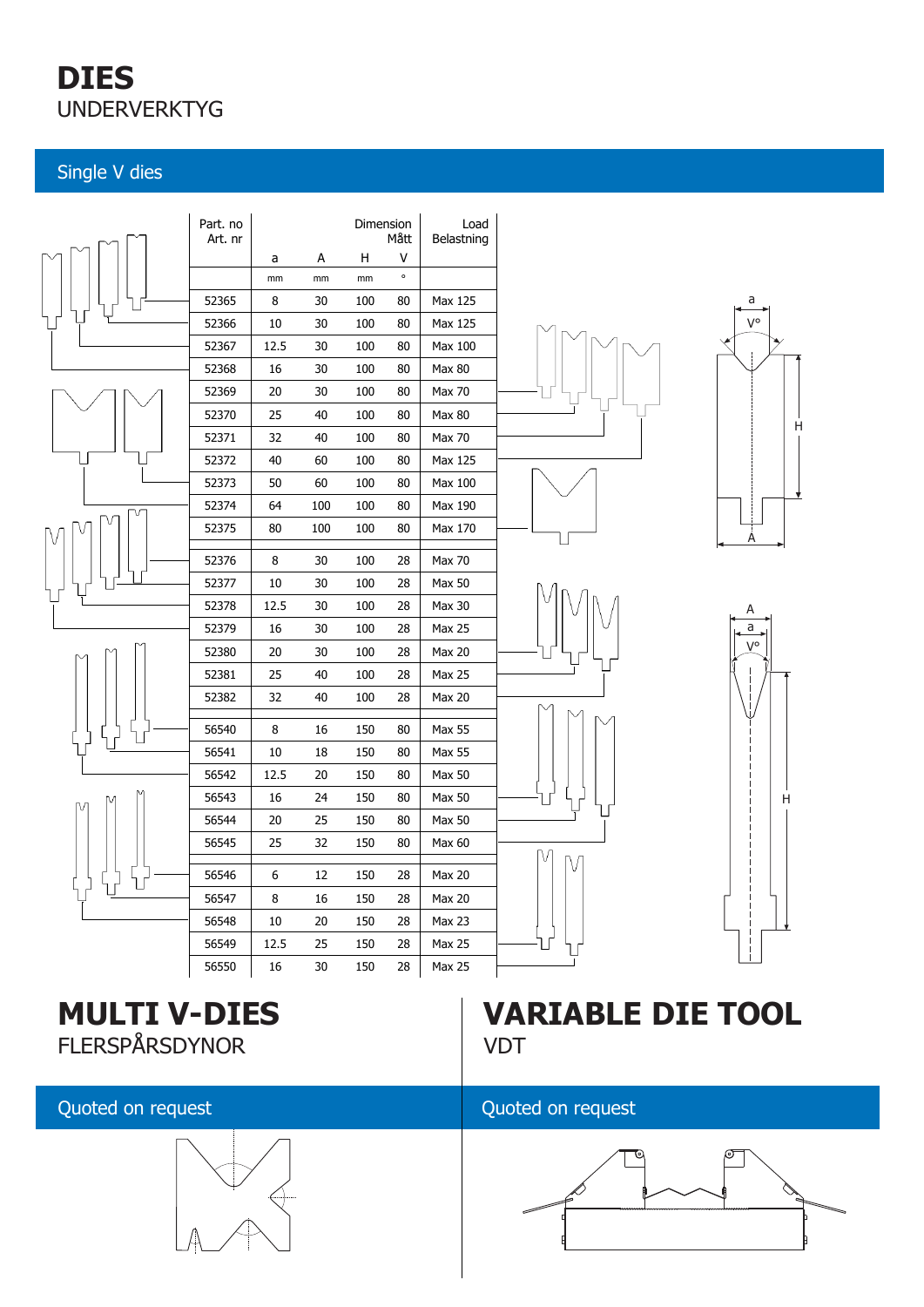## **DIES** UNDERVERKTYG

#### Single V dies

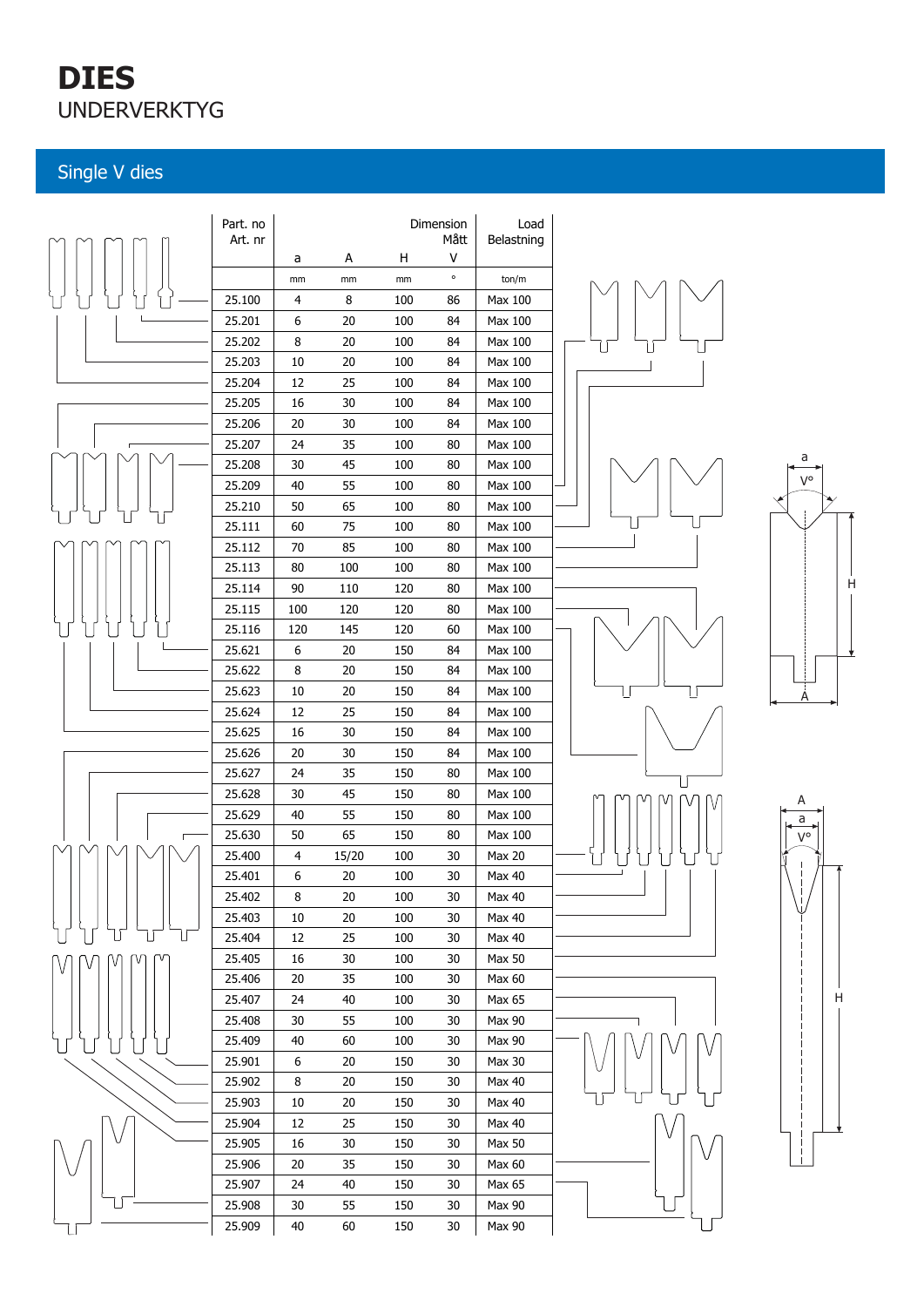## **JOGGLE (Z) TOOL HOLDER AND INSERTS**

Z-VERKTYG HÅLLARE OCH INSATSER

#### L=835 / L=415





| Part, no<br>Art. nr |         | Dimension<br>Mått |
|---------------------|---------|-------------------|
|                     | Ζ       |                   |
|                     | mm      | $\Omega$          |
| 40.510              | 1.0     | 160               |
| 40.515              | $1.5\,$ | 160               |
| 40.520              | 2.0     | 150               |
| 40.525              | 2.5     | 150               |



| Part. no<br>Art. nr |      | Dimension<br>Mått |
|---------------------|------|-------------------|
|                     | Ζ    | v                 |
|                     | mm   | $\circ$           |
| 40.590              | 9.0  | 90                |
| 40.610              | 10.0 | 90                |
| 40.611              | 11.0 | 90                |
| 40.612              | 12.0 | 90                |
| 40.613              | 13.0 | 90                |
| 40.614              | 14.0 | 90                |
| 40.615              | 15.0 | 90                |



| Part. no<br>Art. nr |     | Dimension<br>Mått |
|---------------------|-----|-------------------|
|                     | 7   | v                 |
|                     | mm  | $\circ$           |
| 40.511              | 1.0 | 90                |
| 40.516              | 1.5 | 90                |
| 40.521              | 2.0 | 90                |
| 40.526              | 2.5 | 90                |
| 40.530              | 3.0 | 90                |
| 40.535              | 3.5 | 90                |
| 40.540              | 4.0 | 90                |
| 40.545              | 4.5 | 90                |
| 40.550              | 5.0 | 90                |
| 40.555              | 5.5 | 90                |
| 40.560              | 6.0 | 90                |
| 40.565              | 6.5 | 90                |
| 40.570              | 7.0 | 90                |
| 40.575              | 7.5 | 90                |
| 40.580              | 8.0 | 90                |